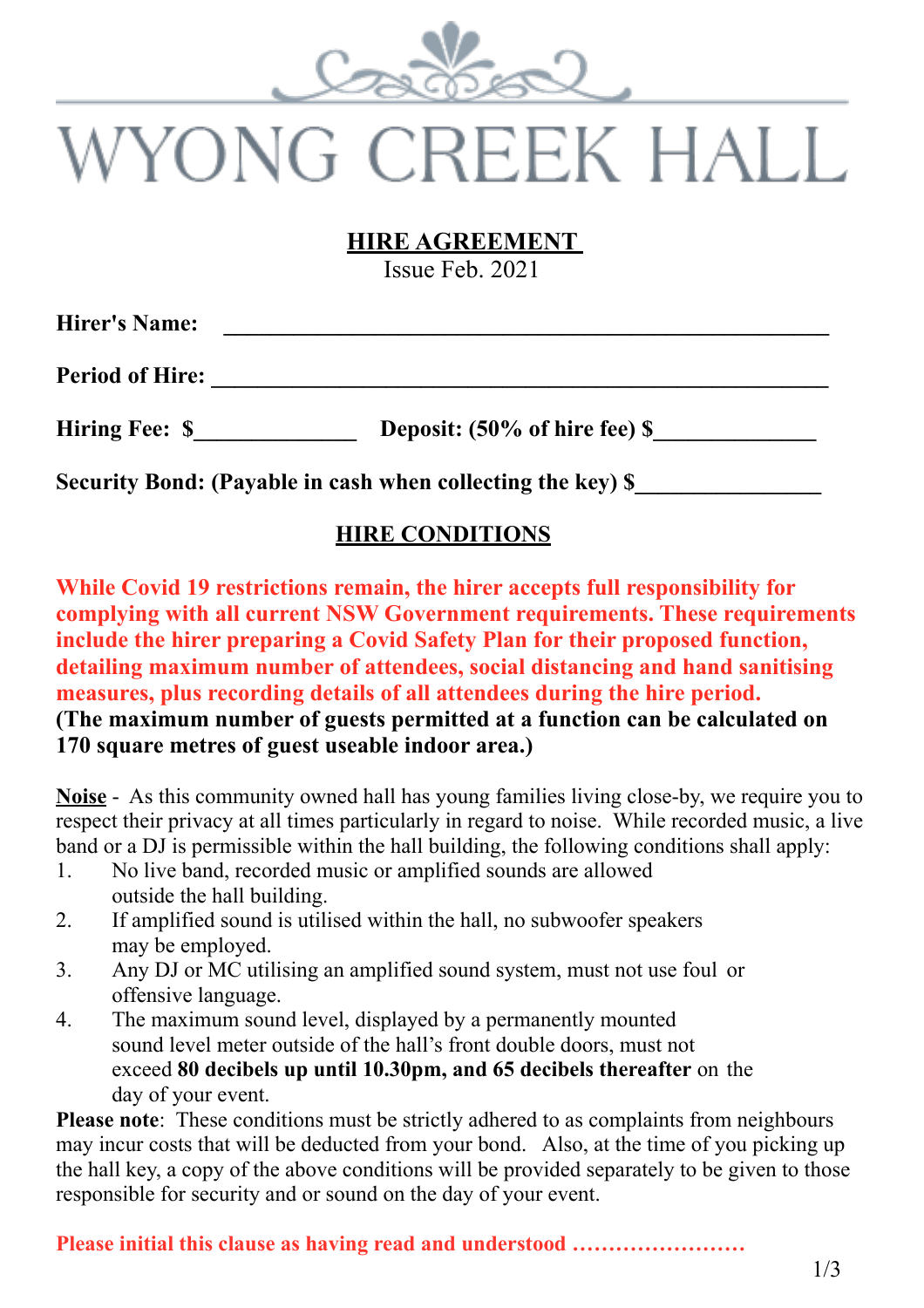**Decorating** - While the hall may be decorated to suit individual requirements, no nails, screws, Blu-Tack or sticky tape may be used on any walls either inside or out. Note: Picture rails for hooks are provided on all walls for decorations.

**Alcohol** - As this is a pubic hall, the hirer must take full responsibility for the lawful consumption of alcohol.

**Smoking** - As this is a public hall, by law no smoking is permitted inside the hall or on the verandah. **Note: Any cigarette butts must be collected from surrounding areas.**

#### **Clean up** -

- \* All decorations to be removed
- \* All picture rail hooks to be removed and returned with the hall keys.
- \* Chairs and tables to be wiped down and neatly stacked against the wall.
- \* All outdoor areas, including car parking, must be cleared of cigarette butts, bottles, bottle tops, and any other rubbish.

**Rubbish Disposal** - We provide two Red Top food waste bins and one Yellow Top recyclable bin outside the hall. All food waste and recyclables from the event must be removed from the hall and placed in these three bins with any excess to be taken away by the hirer. **Please Note: As Central Coast Council will not empty bins that have mixed perishable and recyclable items in them, \$150.00 of the bond will be forfeited for sorting and disposal, if applicable.**

**When Leaving** - Make sure all lights (including those in both toilets), refrigerator, exhaust fan and hot water system are turned off and doors/windows closed. When the clean up is complete, please contact **Brenda** on **0448 812 002** so the hall may be inspected and the bond returned.

**Booking Deposit & Cancellation** - A deposit of 50% of the Hiring Fee is required to secure a booking. If the booking is cancelled within six weeks of the event, the deposit is nonrefundable. Deposits can be paid directly into the account below. If paying deposit by Direct Debit - please advise by e-mail: **wyongcreekhall@gmail.com**

**Bond** - **A cash bond of \$500 is payable at the time of collecting the key** and paying the balance of the Hiring Fee. This bond will only be refunded in full if there is no damage to the hall and fittings, and all of the above conditions have been attended to. The Hirer will be responsible for any additional costs incurred.

#### **I have read the above conditions and understand any breach of the above may impact the refund of the Security Bond.**

Signed: \_\_\_\_\_\_\_\_\_\_\_\_\_\_\_\_\_\_\_\_\_\_\_\_\_\_\_\_\_\_Date:\_\_\_\_\_\_\_\_\_\_\_\_\_\_\_\_\_\_\_\_\_\_\_\_\_

**Bank Details: Wyong Creek Literary Inst. BSB :- 633 000 Account :- 150222339**